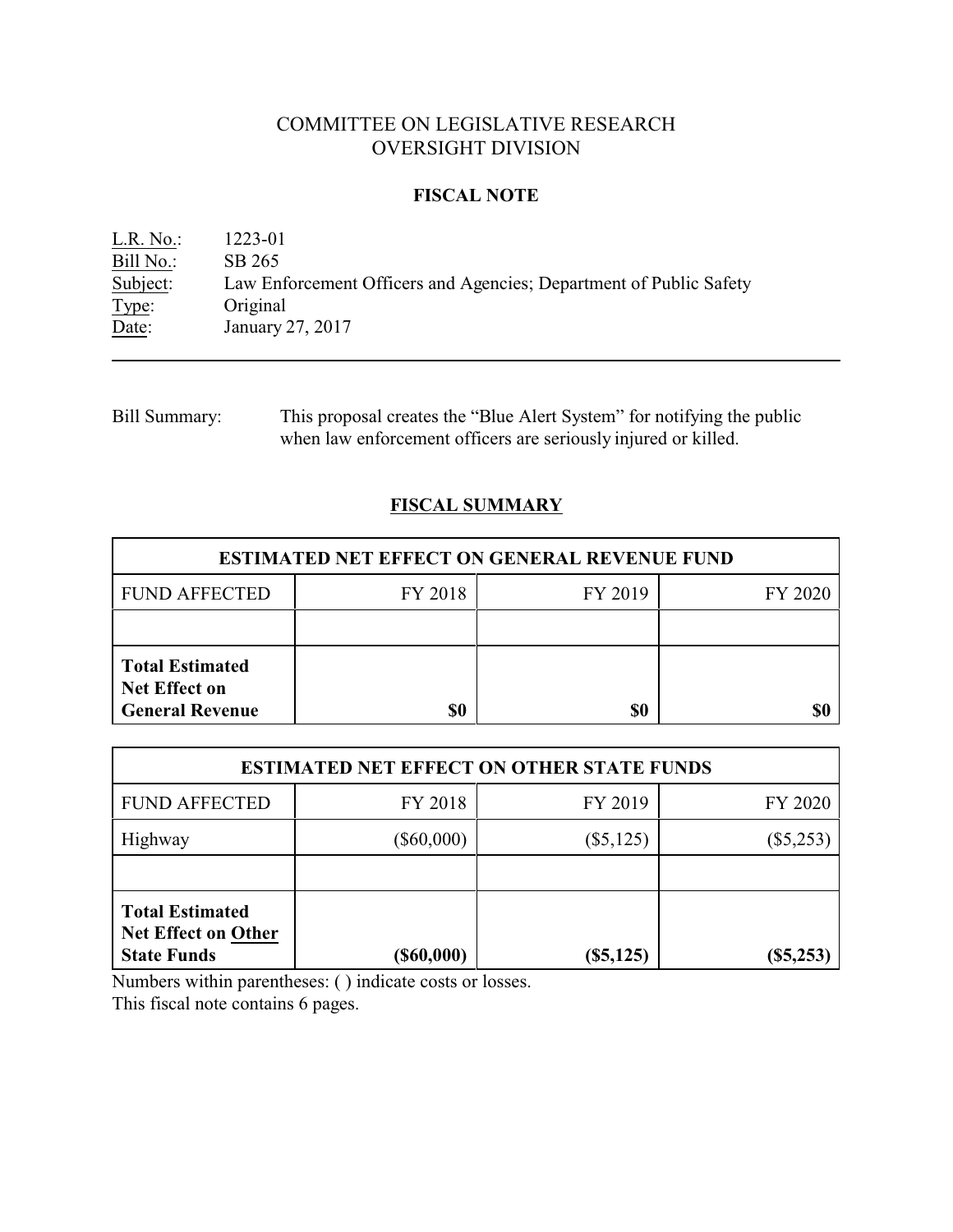L.R. No. 1223-01 Bill No. SB 265 Page 2 of 6 January 27, 2017

| <b>ESTIMATED NET EFFECT ON FEDERAL FUNDS</b>                        |         |         |         |  |
|---------------------------------------------------------------------|---------|---------|---------|--|
| <b>FUND AFFECTED</b>                                                | FY 2018 | FY 2019 | FY 2020 |  |
|                                                                     |         |         |         |  |
|                                                                     |         |         |         |  |
| <b>Total Estimated</b><br>Net Effect on All<br><b>Federal Funds</b> | \$0     | \$0     |         |  |

| <b>ESTIMATED NET EFFECT ON FULL TIME EQUIVALENT (FTE)</b>    |         |         |         |  |
|--------------------------------------------------------------|---------|---------|---------|--|
| <b>FUND AFFECTED</b>                                         | FY 2018 | FY 2019 | FY 2020 |  |
|                                                              |         |         |         |  |
|                                                              |         |         |         |  |
| <b>Total Estimated</b><br><b>Net Effect on</b><br><b>FTE</b> |         |         |         |  |

 $\Box$  Estimated Net Effect (expenditures or reduced revenues) expected to exceed \$100,000 in any of the three fiscal years after implementation of the act.

| <b>ESTIMATED NET EFFECT ON LOCAL FUNDS</b> |         |         |         |  |
|--------------------------------------------|---------|---------|---------|--|
| <b>FUND AFFECTED</b>                       | FY 2018 | FY 2019 | FY 2020 |  |
| <b>Local Government</b>                    | \$0     | \$0     | \$0     |  |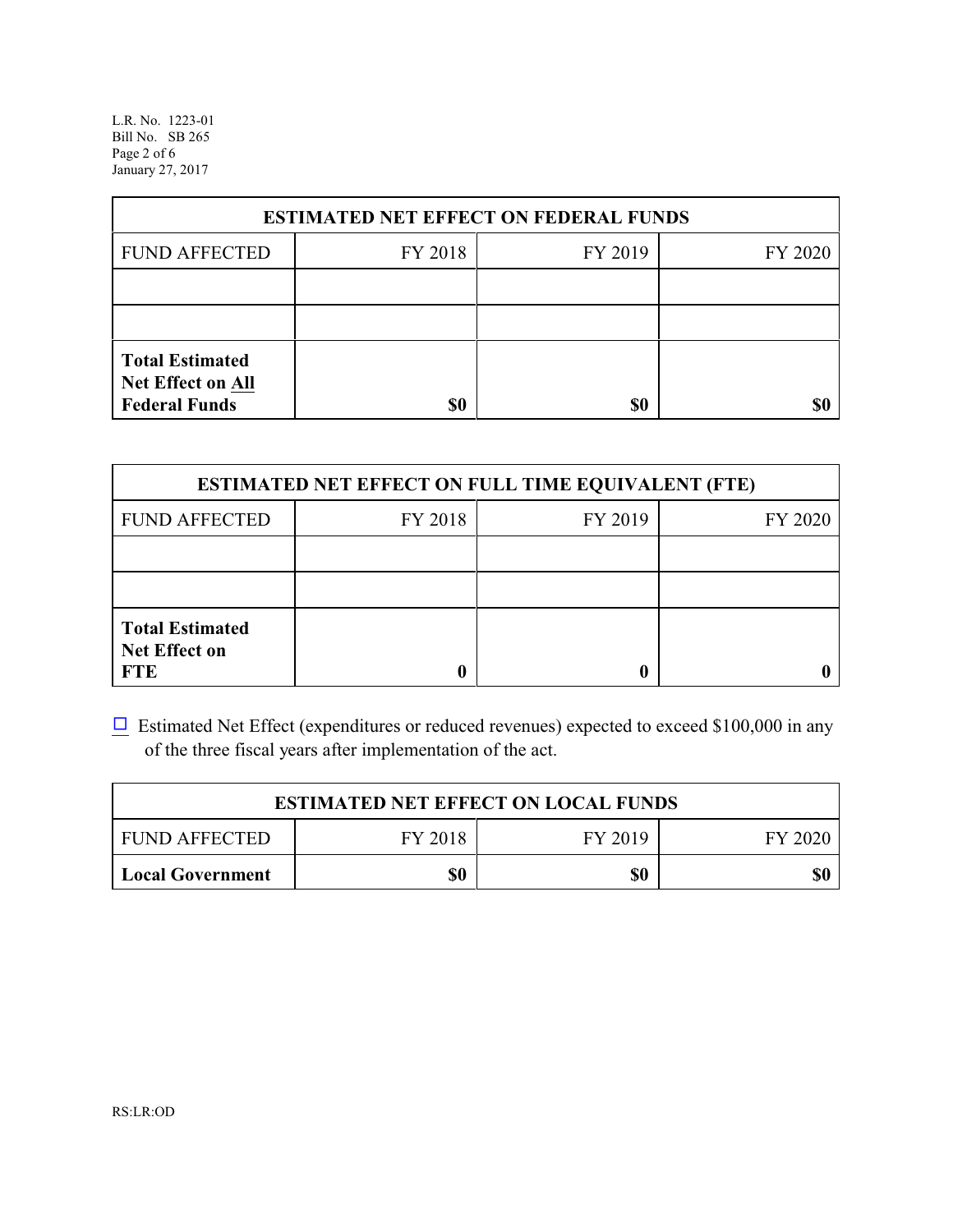L.R. No. 1223-01 Bill No. SB 265 Page 3 of 6 January 27, 2017

#### **FISCAL ANALYSIS**

## ASSUMPTION

Officials from the **Department of Public Safety - Office of the Director** defers to the Missouri Highway Patrol for fiscal impact.

Officials from the **Department of Public Safety - Missouri Highway Patrol (MHP)** state there is hereby created a statewide program called the "Blue Alert System" referred to in this section as the "System" to aid in the identification, location, and apprehension of any individual or individuals suspected of killing or seriously wounding any law enforcement officer. The Criminal Justice Information Services Division estimates 600 hours at a cost of \$100 per hour for a total of \$60,000 (600 x \$100) based on the following projections:

100 Hours - Discovery and Design 350 Hours - Write Code to Develop Blue Alert Module 150 Hours - Testing 600 Hours x  $$100 = $60,000$ 

In addition, the Patrol estimates an annual maintenance cost of \$5,000.

Officials from the **Department of Transportation**, the **Missouri Lottery Commission**, the **Department of Corrections**, the **Office of the State Courts Administrator**, the **City of Kansas City**, and the **Office of the State Public Defender** each assume the proposal would not fiscally impact their respective agencies.

Officials from the **Office of Prosecution Services (OPS)** assume the proposal would not have a measurable fiscal impact on their agency. The creation of a new crime creates additional responsibilities for county prosecutors which may, in turn, result in additional costs which are difficult to determine.

In response to a similar proposal from this year (HB 228), officials from the **Springfield Police Department** and the **Boone County Sheriff's Department** each assumed the proposal would not fiscally impact their respective agencies.

According to officials from the **Office of the Secretary of State (SOS)** in response to a similar proposal from this year (HB 228), many bills considered by the General Assembly include provisions allowing or requiring agencies to submit rules and regulations to implement the act. The SOS is provided with core funding to handle a certain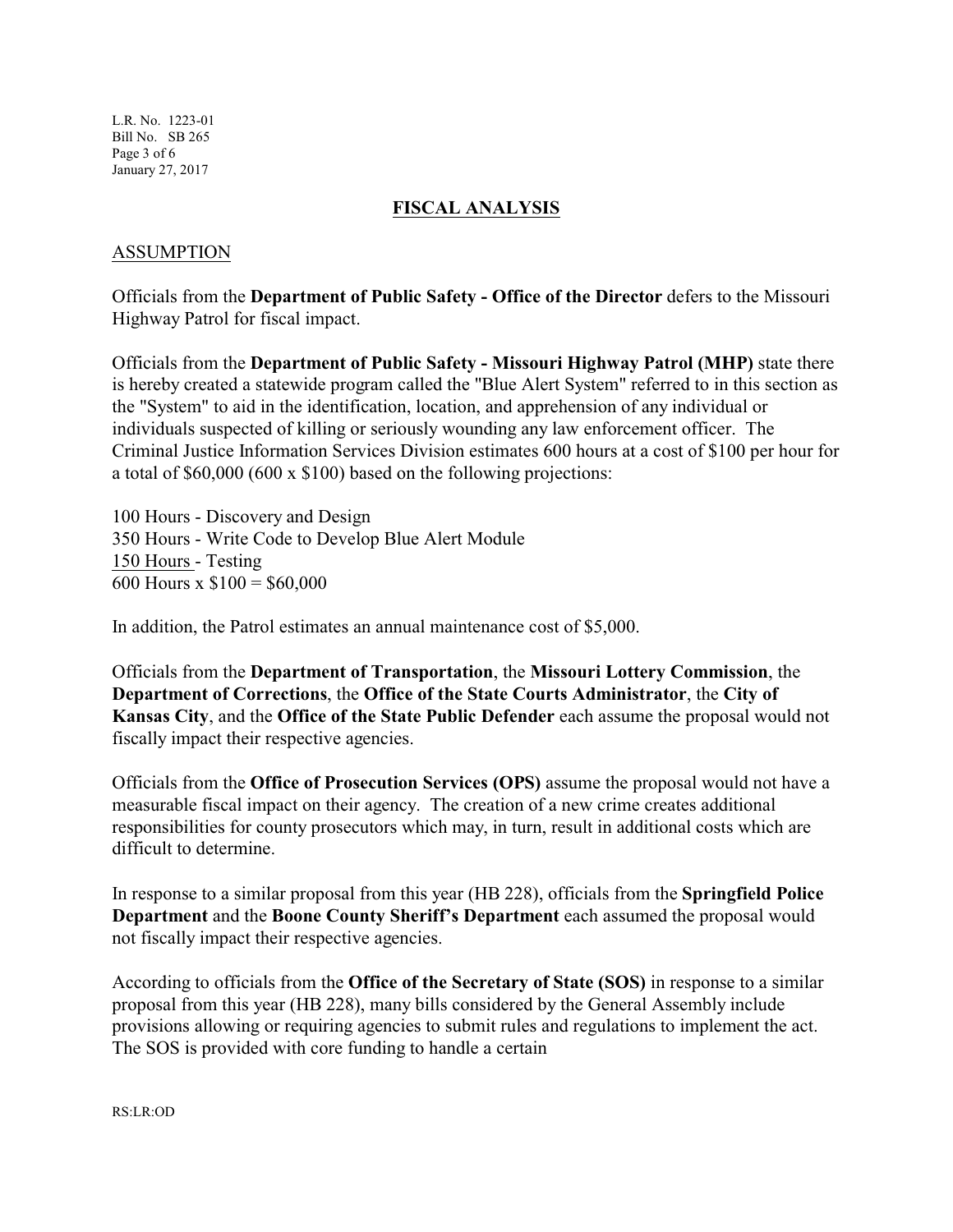L.R. No. 1223-01 Bill No. SB 265 Page 4 of 6 January 27, 2017

#### ASSUMPTION (continued)

amount of normal activity resulting from each year's legislative session. The fiscal impact for this fiscal note to the SOS for Administrative Rules is less than \$2,500. The SOS recognizes that this is a small amount and does not expect that additional funding would be required to meet these costs. However, we also recognize that many such bills may be passed by the General Assembly in a given year and that collectively the costs may be in excess of what our office can sustain with our core budget. Therefore, we reserve the right to request funding for the cost of supporting administrative rules requirements should the need arise based on a review of the finally approved bills signed by the governor.

**Oversight** assumes the SOS could absorb the costs of printing and distributing regulations related to this proposal. If multiple bills pass which require the printing and distribution of regulations at substantial costs, the SOS could request funding through the appropriation process.

In response to a similar proposal from this year (HB 228), officials from the **Joint Committee on Administrative Rules** stated this legislation is not anticipated to cause a fiscal impact beyond its current appropriation.

| <b>HIGHWAY FUND</b>                                                                | $(10 \text{ Mo.})$            |              |              |
|------------------------------------------------------------------------------------|-------------------------------|--------------|--------------|
| Cost - DPS - MHP<br>Consultant fee and annual maintenance<br>for Blue Alert System | $(\$60,000)$                  | $(\$5,125)$  | $(\$5,253)$  |
| <b>ESTIMATED NET EFFECT ON THE</b><br><b>HIGHWAY FUND</b>                          | $($ \$60,000)                 | $($ \$5,125) | $($ \$5,253) |
| FISCAL IMPACT - Local Government                                                   | FY 2018<br>$(10 \text{ Mo.})$ | FY 2019      | FY 2020      |
|                                                                                    | <u>\$0</u>                    | <u>\$0</u>   | <u>\$0</u>   |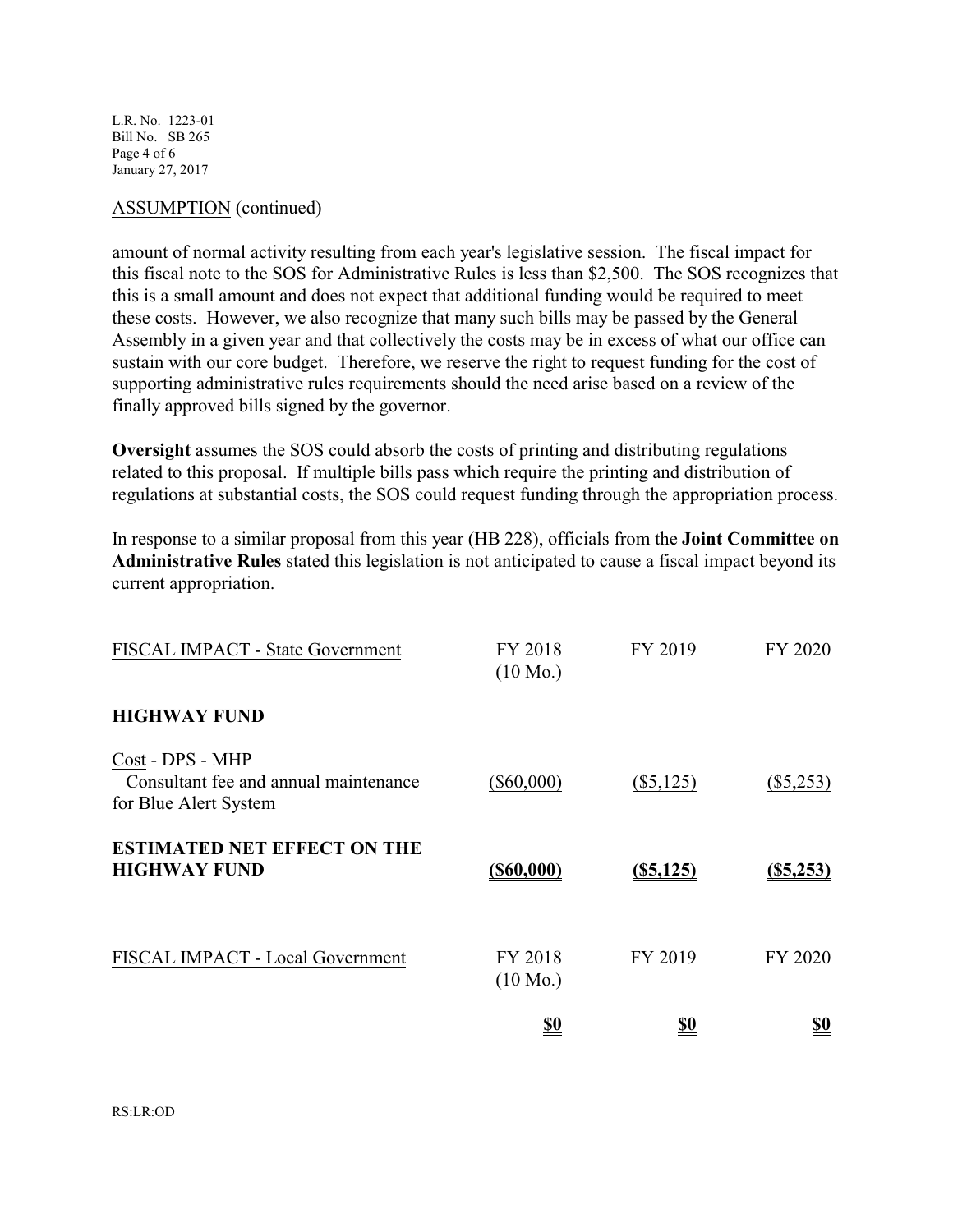L.R. No. 1223-01 Bill No. SB 265 Page 5 of 6 January 27, 2017

#### FISCAL IMPACT - Small Business

No direct fiscal impact to small businesses would be expected as a result of this proposal.

#### FISCAL DESCRIPTION

This act establishes the "Blue Alert System" to aid in the identification, location, and apprehension of any individual or individuals suspected of killing or seriously injuring any local, state, or federal law enforcement officer. The Department of Public Safety will coordinate with local law enforcement agencies and public commercial television and radio broadcasters to effectively implement the system. Participation is entirely optional for local law enforcement agencies and federally licensed radio and television broadcasters, but the program will include at least: the Department of Public Safety, Highway Patrol, Department of Transportation, and Missouri Lottery. Knowingly making a false report that triggers an alert is a Class A misdemeanor.

The act also establishes the Blue Alert System Oversight Committee, which will develop criteria and procedures for the "Blue Alert System". The committee will be housed in the Department of Public Safety. The act specifies how many members the committee will have, what entities will be represented, and the length of the terms members will serve.

This legislation is not federally mandated, would not duplicate any other program and would not require additional capital improvements or rental space.